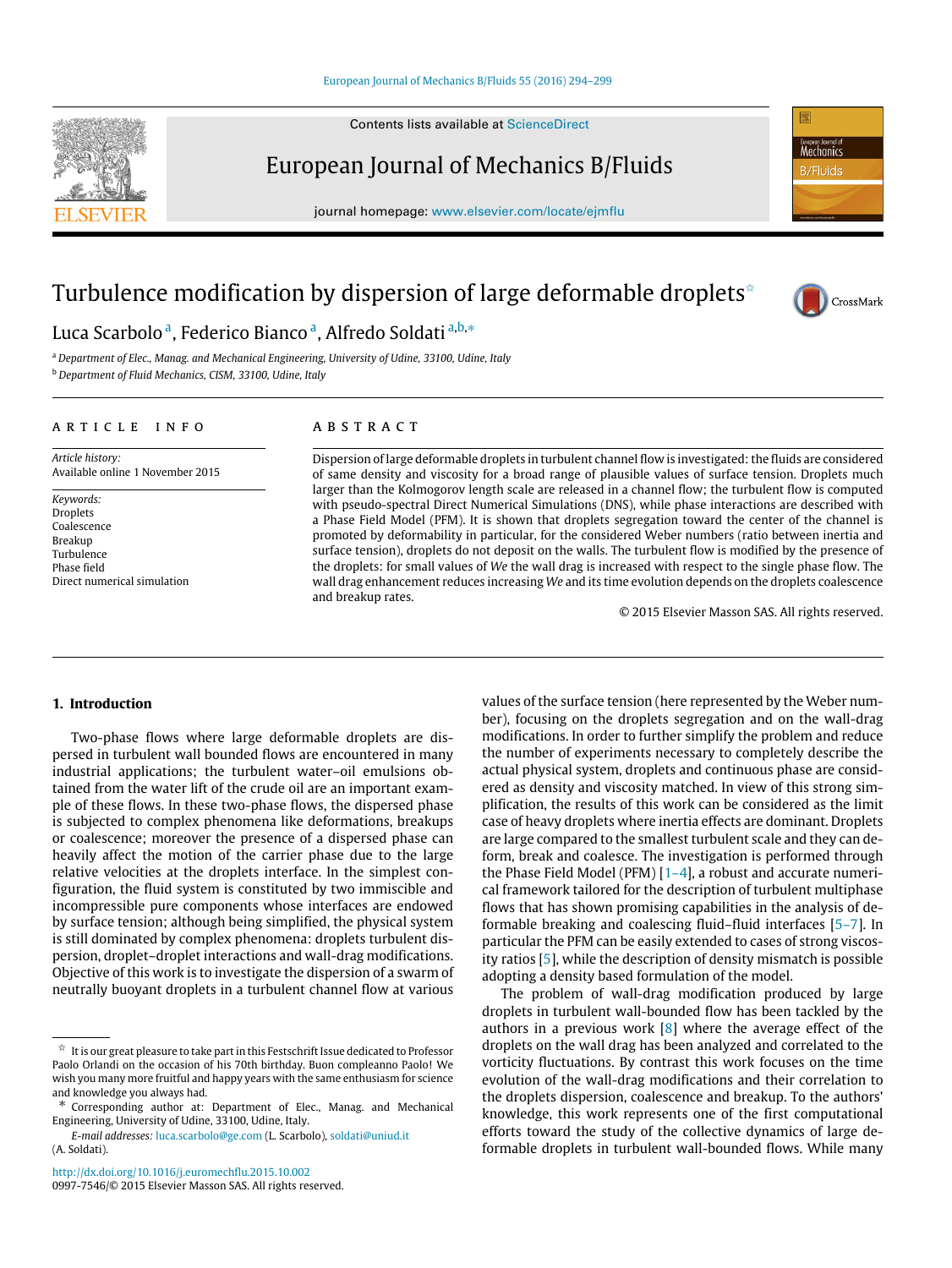<span id="page-1-0"></span>

**Fig. 1.** Droplets evolution in channel flow for two different Weber numbers (upper and lower panel row). Streamwise velocity *u* is rendered on *xy*, *xz* and *yz* slices.

authors focused on the dispersion of point-wise particles in turbulent flows and their effects on the wall drag, only few examples of finite size droplets or bubbles dispersion in turbulence can be found. Some authors focused on the preferential segregation of finite size rigid particles in laminar flows [\[9,](#page-5-3)[10\]](#page-5-4), while similar phenomena have been observed and studied experimentally in moderate turbulence  $[11]$ . Very few investigations of the dispersion of large deformable droplets and bubbles in turbulence can be found: the segregation and modifications of turbulence regeneration mechanisms produced by the dispersion of large bubbles in wall-bounded turbulence have been approached neglecting the simulation of relevant effects such as breakup and coalescence [\[12\]](#page-5-6). By contrast, other works focused on the coalescence and fragmentation of interfaces in isotropic turbulence [\[13,](#page-5-7)[14\]](#page-5-8).

#### **2. Physical problem and modeling**

A swarm of  $n_{d,0}$  droplets of initial diameter  $d_0$  has been released in a fully developed turbulent channel flow; the two fluid phases (dispersed and continuous phase) have the same density  $\rho_f$  =  $\rho_d$  =  $\rho$  and the same kinematic viscosity  $v_f$  =  $v_d$  =  $v$ (subscripts *f* and *d* stand for continuous phase flow and dispersed phase, respectively). The two fluids are considered immiscible, incompressible and Newtonian, moreover their interface is endowed with surface tension. In spite of being largely simplified, the resulting physical system retains the most important features of the problem: the turbulent motion and the momentum transfer between the phases are described in great detail. The problem is described by the following dimensionless governing equations solved on a channel of size is  $4\pi H \times 2\pi H \times 2H$  in streamwise (*x*), spanwise (*y*) and wall-normal (*z*) directions, respectively [\(Fig. 1\)](#page-1-0).

$$
\nabla \cdot \mathbf{u} = 0,\tag{1}
$$

$$
\frac{\partial \mathbf{u}}{\partial t} = -\mathbf{u} \cdot \nabla \mathbf{u} - \nabla p - \nabla \Pi + \frac{1}{Re_{\tau}} \nabla^2 \mathbf{u} + \frac{3}{\sqrt{8}} \frac{1}{We \cdot Ch} \mu \nabla \phi, (2)
$$

<span id="page-1-4"></span><span id="page-1-3"></span>
$$
\frac{\partial \phi}{\partial t} = -\mathbf{u} \cdot \nabla \phi + \frac{1}{P e} \nabla^2 \mu,
$$
\n(3)

$$
\mathcal{F}(\phi) = f(\phi) - C h^2 |\nabla \phi|^2 = \frac{1}{4} (\phi - 1)^2 (\phi + 1)^2 - C h^2 |\nabla \phi|^2, (4)
$$

$$
\mu = \frac{\delta \mathcal{F}}{\delta \phi} = \phi^3 - \phi - \mathcal{C}h^2 \nabla^2 \phi.
$$
\n(5)

Eqs.  $(1)$ – $(2)$  are the incompressible Navier–Stokes equations, where **u** is the incompressible velocity field and  $p$  and  $\Pi$  are the fluctuating and mean components of the pressure field, respectively. Eq. [\(3\)](#page-1-3) is the phase field conservation equation, known as Cahn–Hilliard equation; in the PFM framework the two components are described as a mixture through a continuous scalar order parameter  $\phi(\mathbf{x})$ . The order parameter assumes constant values  $\phi_+$ and  $\phi$ <sub>-</sub> in the bulk fluid regions and it is characterized by smooth variations across the fluid–fluid interface. The thermodynamic chemical potential,  $\mu$ , describes the variation of free energy ( $\mathcal{F}(\phi)$ ) resulting from a small local change of composition of the mixture; the free energy  $\mathcal{F}(\phi)$ , [\(4\),](#page-1-4) is the sum of a double-well potential  $f(\phi)$ (that keeps in account the phobic behavior) and a non-local term  $(Ch^2|\nabla\phi|^2)$  that accounts for the non zero surface tension. Due to surface tension, Eqs.  $(2)$  and  $(3)$  are coupled via the capillary force term,  $\frac{3}{\sqrt{8}}$  $\frac{1}{WeCh}\mu\nabla\phi$ , that describes the momentum exchanged between the two fluids at the interface. Eqs.  $(1)-(5)$  are rewritten in a non-dimensional formulation using the scaling quantities  $U_{\tau}$ , *H* and  $\phi_+$ , where  $U_\tau = \sqrt{\tau_w/\rho}$  is the shear velocity based on the wall shear stress  $\tau_w$  and the fluid density  $\rho$ . The non-dimensional groups that appear in Eqs.  $(1)-(4)$  are defined as follows:

$$
Re_{\tau} = \frac{U_{\tau}H}{\nu}, \qquad Pe = \frac{U_{\tau}H}{M}, \qquad We = \frac{\rho U_{\tau}^2H}{\sigma}, \qquad Ch = \frac{\xi}{H},
$$
 (6)

<span id="page-1-2"></span><span id="page-1-1"></span>where *M* is the fluid mobility inside the interfacial layer of thickness  $\xi$  and surface tension  $\sigma$ . The shear Reynolds number ( $Re_{\tau}$ ) is the ratio between inertial forces and viscous forces and the Weber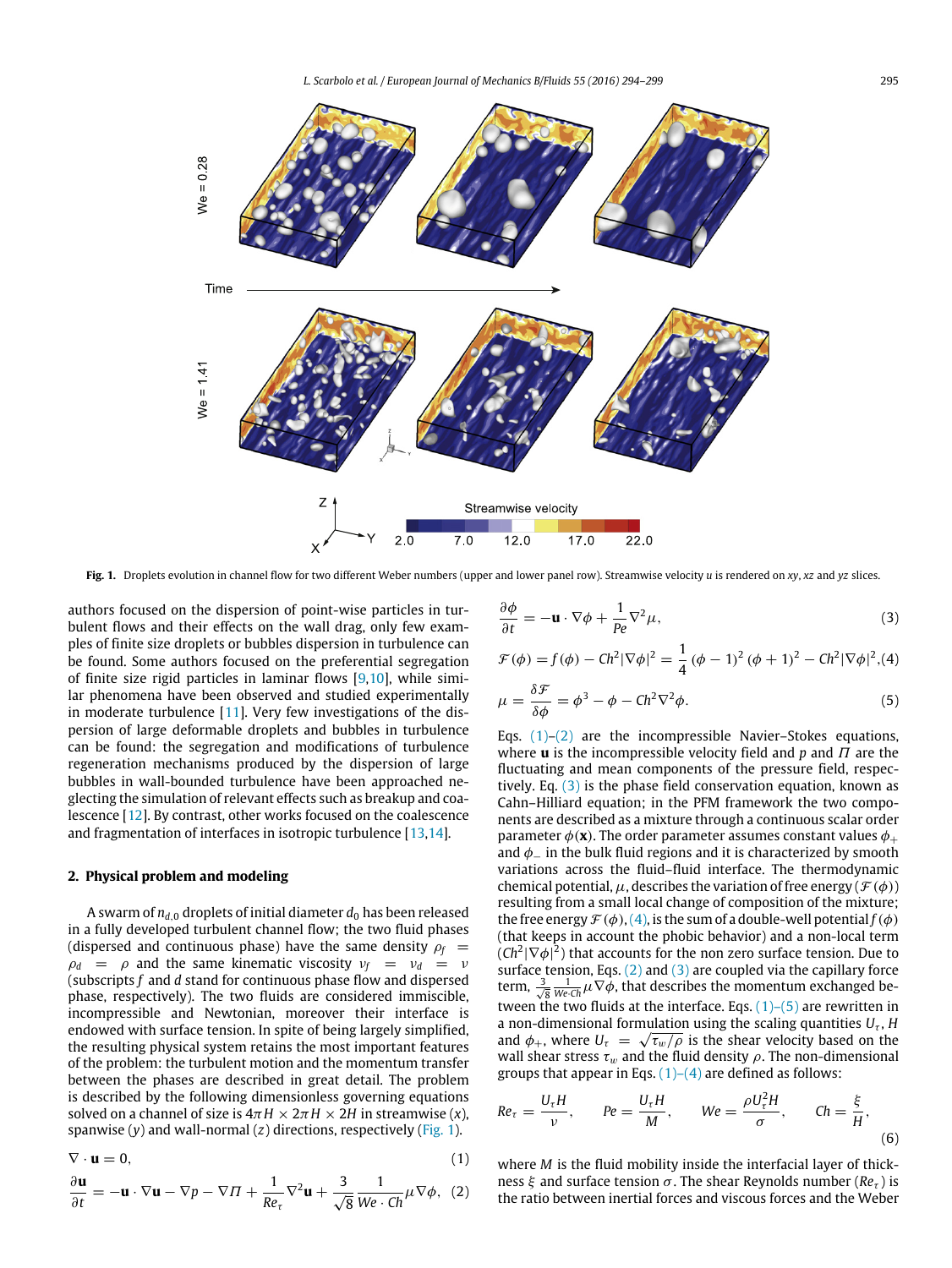number (*We*) is the ratio between inertial forces and the surface tension. In the PFM the Peclet number (*Pe*) represents the ratio between the diffusive time scale *H* 2 /*M* and the convective time scale  $H/(U_{\tau}H)$  in the interfacial layer and it controls the interface characteristic relaxation time; the Cahn number (*Ch*) is the dimensionless interface thickness (or capillary width).

In this work, *Re<sub>τ</sub>* and *We* are input parameters that are defined by considering the physical properties of the fluids, the flow regime and the surface tension; furthermore the flow is driven by imposing a mean pressure gradient  $\nabla \Pi$  along the streamwise direction. Once the shear Reynolds number is fixed, the value of the surface tension is chosen by changing the Weber number. The PFM here adopted is based on a thermodynamic framework that is rigorous when simulating near critical systems, namely mixtures where the interface thickness is a transition layer of the same order of the problem length scale  $Ch \propto O(H)$  [\[3](#page-5-9)[,2\]](#page-5-10). When considering mixtures of fluids far from critical point, the physical interface thickness is extremely small, of the order of molecular length-scale [\[15](#page-5-11)[,16\]](#page-5-12), therefore  $Ch \rightarrow 0$ . The numerical resolution of such interface thickness is beyond the current computational limits (and beyond the continuum hypotheses, as well) thus, for a given spatial discretization, *Ch* is chosen as the smallest value that guarantees a good (spectral) numerical accuracy [\[5\]](#page-5-1). Once the Cahn number is fixed, a consistent 'sharp-interface limit' (*Ch* → 0) is recovered imposing *Pe* ∝ *Ch*−<sup>1</sup> . As shown by means of formal asymptotic expansions [\[4\]](#page-5-13), in such limit, the Cahn–Hilliard equation [\(3\)](#page-1-3) describes the advection of the order parameter  $\phi$ , preventing the degradation of the interface profile and granting higher accuracy with respect to Level-Set methods. As a result the value of surface tension  $\sigma$  is correctly represented and the capillary force coupling term in the Navier–Stokes equations  $(1)-(2)$  $(1)-(2)$  is equivalent to any continuum surface force (CSF) formulation [\[17\]](#page-5-14).

#### *2.1. Simulation parameters*

The equations system  $(1)$ – $(5)$  has been solved using a pseudospectral approach [\[18\]](#page-5-15) where periodic boundary conditions have been applied along the homogeneous streamwise and spanwise directions (*x* and *y*) for both velocity field and order parameter; no-slip velocity and normal contact angle for the interface have been imposed at the walls [\[19,](#page-5-16)[5\]](#page-5-1). An initial number of  $n_{d,0}$  = 256 droplets of diameter  $d = 0.6$  (non dimensionalized with the channel half height *H*) have been initialized superposing the scalar field  $\phi$  over a fully developed turbulent flow obtained from previous single phase simulations; the volume fraction of the droplets is  $\varphi = 0.054$ . Since the two fluids are density and viscosity matched the initial transient is extremely fast. In order to consider a fully developed turbulent flow, the shear Reynolds number is set  $Re<sub>\tau</sub>$  = 150; in this regime the initial droplet diameter is much larger than the Kolmogorov length scale  $\eta_{\kappa}$  and the ratio between the Kolmogorov length scale and the droplet diameter is 0.027  $\leq$  $\eta_K/d_0 \leq 0.063$ . The simulations have been performed considering a wide range of Weber numbers:  $We = 0.18 \div 2.8$ . The values have been selected first considering typical values of density, viscosity and surface tension of a light crude oil (respectively:  $\rho$  = 058 kg/m<sup>3</sup>,  $\nu$  = 6 · 10<sup>-6</sup> m<sup>2</sup>/s and  $\sigma$  = 0.025 N/m) flowing in a channel of  $H = 0.02$  m ( $We \simeq 1.6$ ). The range has been extended toward smaller and higher values of Weber numbers to investigate the effects of surface tension limiting *We* to values at which wall-drag modifications are significative. Simulations were run on a 512  $\times$  256  $\times$  257 fixed Cartesian grid fine enough to resolve the smallest length scale of the turbulent flow: uniform spacing  $\Delta x = \Delta y = 0.245$  is imposed along the stream-wise and the span-wise directions, while a non uniform (Chebyshev based) nodes distribution is applied along the wallnormal direction. The time step  $\Delta t = 10^{-4}$  has been chosen to

resolve the smallest temporal scales and respond to the numerical stability requirements associated with the grid resolution. With the chosen grid size and the required time step constraint, the present simulations required almost  $2 \cdot 10^6$  CPU-hours on a large parallel HPC infrastructure, producing 3*TB* of raw computational data. The pseudo-spectral scheme adopted can resolve accurately the interfacial layer with a minimum number of three meshpoints [\[5](#page-5-1)[,20\]](#page-5-17). Here the interface is described by three mesh-points along *x* and *y* directions (where a uniform discretization is adopted) and by a minimum number of seven mesh-points along the *z* direction where a finer non-uniform discretization is adopted (Chebyshev polynomials). With the grid resolution adopted, the interface thickness (a layer where  $-0.9 \leq φ \leq 0.9$ ) is fixed choosing  $Ch = 0.0185$  and, according to the scaling law [\[4\]](#page-5-13), the Peclet number is  $Pe = 162.2$ . The interface thickness is larger than the Kolmogorov length scale  $0.36 \le \eta_K / Ch \le 0.84$ , thus the interface cannot be deformed by eddies of that size. This drawback is unavoidable when smearing the interfacial forces over a finite thickness layer, thus it afflicts all the CSF methods; however the size of the damped eddies is in any case small compared to the droplet diameter. The PFM cannot completely fulfill local mass conservation  $[6,20]$  $[6,20]$ ; thanks to the accuracy of the numerical and to the small interface thickness adopted, however, the mass loss is in any case small.<sup>[1](#page-2-0)</sup>

# <span id="page-2-1"></span>**3. Results and discussion**

In order to highlight possible mid-channel segregation, droplets are released in an equally spaced arrangement in the near wall regions. Droplets center of mass is set at a distance  $z^+$  = 54w.u. From each wall superposing the scalar field  $\phi$  over a turbulent velocity field obtained from previous fully developed single phase simulations. The time needed for the flow to adapt to the superposition of the scalar field  $\phi$ , is extremely short: namely only the capillary forces at the droplets interfaces need to be balanced and the choice of *Pe* ensures an interface relaxation time much faster than the time scale of the external convective forcing [\[20](#page-5-17)[,8\]](#page-5-2). As a result, settling of the initial interface profile are almost immediate. After being released, droplets are advected by the flow stream and three distinct phenomena that can be observed for the transport dynamics: (i) droplet interface modifications; (ii) droplets segregation; (iii) wall drag modifications. In this work only droplets segregation and wall drag modifications will be considered. The complex droplet interface modifications can be briefly summarized in the following way: for small Weber numbers (*We* < 1 in the present work) droplet coalescence dominates until geometric separation prevents the phenomena, leading to a *We* independent asymptotic number of droplets; for large Weber numbers (*We* > 1) inertial forces are strong enough to produce the breakup of droplets larger than a critical diameter [\[21\]](#page-5-19), resulting in a persistent dynamic balance between coalescence and breakup [\[7\]](#page-5-20).

# *3.1. Droplets segregation*

It is known  $[9,10]$  $[9,10]$  that a swarm of neutrally buoyant rigid particles, uniformly released in a laminar pipe flow, tend to accumulate on a narrow annulus. This inertia driven phenomena, originally known as tubular pinch, was first observed at low

<span id="page-2-0"></span><sup>&</sup>lt;sup>1</sup> After the entire simulation (2  $\cdot$  10<sup>5</sup> time-steps, corresponding to ~50 channel length covered by the mean flow), losses of volume *V* <sup>−</sup> (or equivalently of mass *m*) range from 2% to 10%.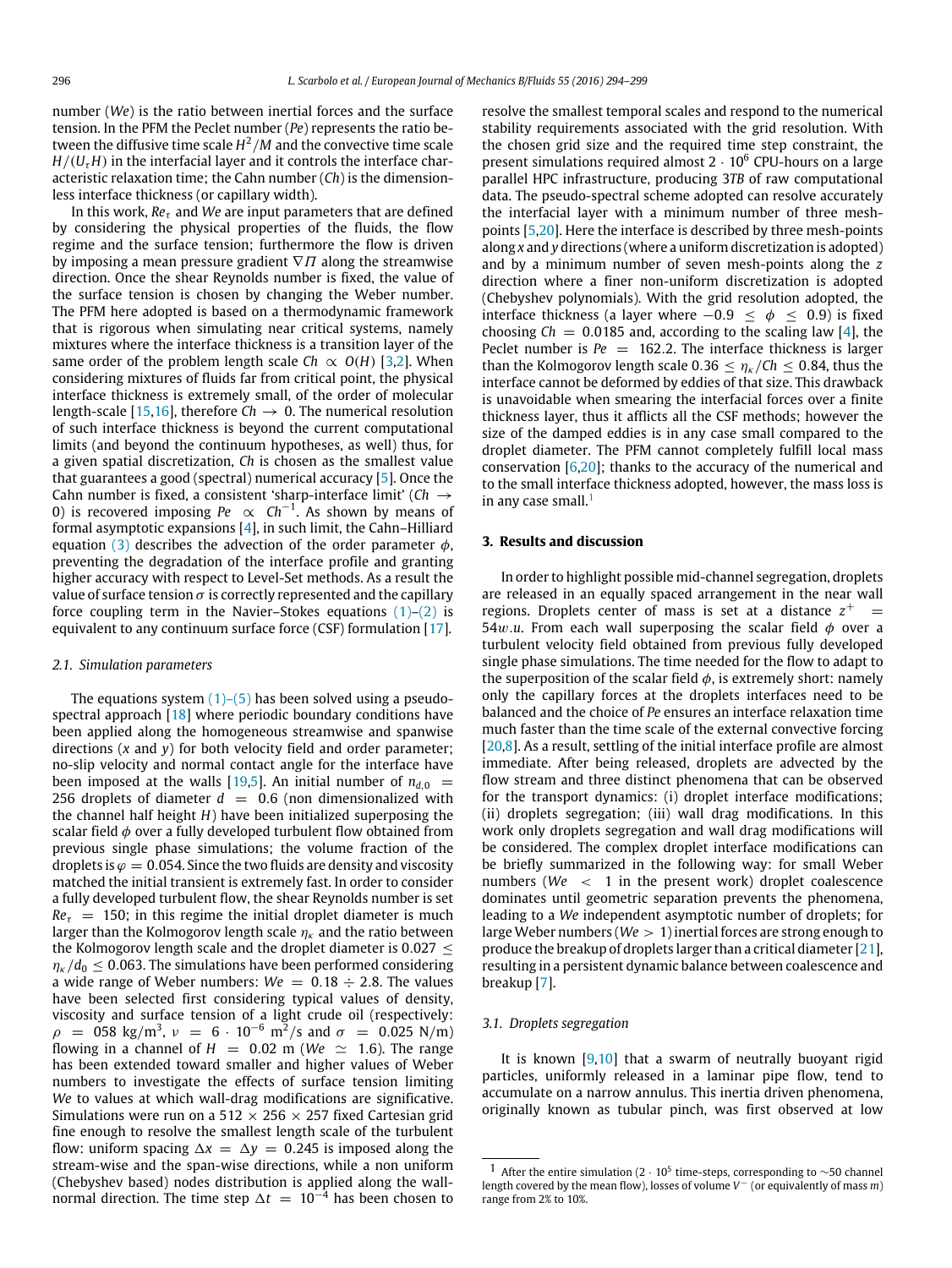<span id="page-3-0"></span>

**Fig. 2.** Time evolution of the collective surface area S<sub>t</sub>  $\propto$  (n<sub>d</sub>/n<sub>d,0</sub>)<sup>1/3</sup> (panel a) and normalized mean droplet surface (S)/S<sub>0</sub> (panel b) as function of the Weber number We.

Reynolds number flows for relatively large particles  $(d/D = 8 -$ 42 being *d* and *D* particle and pipe diameter). When moving to turbulent flows, the radial segregation phenomena is blurred by the turbulent mixing; nevertheless it has been experimentally observed that radial preferential concentration still persists for rigid particles of diameter  $d/D = 17$  in moderate turbulent flows up to  $Re = 2400$  [\[11\]](#page-5-5).

In the case of deformable light dispersed phase (bubbles), numerical investigations [\[12\]](#page-5-6) have shown that deformability plays a central role in the bubbles segregation. In fact, non-deformable bubbles tend to accumulate near the wall and deposit, while deformable bubbles are pushed in the center of the channel avoiding walls showing, in fact, a segregation in the center of the channel.

In this case, the neutrally buoyant and deformable droplets in a moderate turbulent flow ( $Re<sub>\tau</sub> = 150$ ) show clear Weber dependent segregation toward the channel center. In [Fig. 3](#page-4-0) the volume fraction profile  $\alpha$  is reported at different times: the turbulent advection produces a spatial redistribution of the dispersed phase, qualitatively ruling out the initial distribution shows after 1200*t* +. For the complete range of Weber number here considered, the dispersed phase accumulate always at the center of the channel: in agreement with results obtained for deformable bubbles [\[12\]](#page-5-6), larger deformability enhances this droplets segregation. Due to the non uniform wall-normal flow distribution the droplets are driven toward the center of the channel: the droplets tend to move toward regions of smaller shear [\[9](#page-5-3)[,10\]](#page-5-4), and the observed phenomena is opposite to the segregation driven by the lift forces in the case of micro bubbles dispersion [\[22](#page-5-21)[,23\]](#page-5-22). Moreover, due to the droplets size, entrainment in the near wall region ( $z^+$   $\,$   $\,$  15) is probably not possible even releasing the droplets closer to the wall; nevertheless a complete investigation of the segregation leading mechanisms is out of the bounds of the present work. Droplets never deposit on the walls, despite this mechanism has not been artificially prevented through the numerical setup: the boundary conditions adopted yield to a normal contact angle at the walls. Nevertheless, large droplets, for the whole range of deformability, tend to avoid impacts with the walls. In addition, [Fig. 3](#page-4-0) (panels d–h) shows that less deformable droplets (small *We*) can reach smaller distances from the walls suggesting that wall impact and deposition is likely to be observed at smaller *We*. Authors have observed deposition of droplets and thin film formation at the walls, for *We* = 0.014 (simulation that has been performed but not reported in this work).

### *3.2. Dynamics of the carrier phase*

The presence of a dispersed phase is affecting the features of the turbulent flow: depending on the Weber number, the droplets can promote or reduce the momentum transfer between fluid regions at diameter distance:  $l \sim d$ . When the turbulent forcing is weaker than the surface tension  $\sigma$ , here  $We < 1$ , the droplets can efficiently affect the local turbulent structures while, when the turbulent forcing is larger than  $\sigma$ , the capillary forces at the droplets interface produce small modifications of the local flow field and the fragmentation mentioned in Section [3](#page-2-1) can be observed [\[7\]](#page-5-20). To quantify the impact of the droplets on the flow field, the instantaneous friction coefficient is defined as:

$$
C_f = \frac{\nabla \Pi}{\frac{1}{2}\rho u_b^2},\tag{7}
$$

where  $\nabla \Pi$  is the mean pressure gradient that is driving the flow and  $u<sub>b</sub>$  is the instantaneous bulk velocity. In the case of a single phase turbulent flow,  $C_f$  is constant and equal to  $C_{f,s}$ . After the droplets injection the transported phase starts to interact with the turbulent structures, resulting in a variation of *C<sup>f</sup>* . Since the driving force is kept constant in the simulations, variation of the friction coefficient is due to variation of the flow rate only. The time evolution of the friction coefficient normalized with the average single-phase friction coefficient *C<sup>f</sup>* ,*<sup>s</sup>* , is reported in [Fig. 4\(](#page-4-1)a). As expected, *C<sup>f</sup>* depends on the Weber number: when the surface tension is smaller than the turbulence forcing (*We* < 1) almost negligible modifications of *C<sup>f</sup>* are observed; by contrast, decreasing *We*, increments of *C<sup>f</sup>* (and consequently of the wall-drag) are observed. When  $We < 1$ , the friction coefficient is characterized by a non monotonic behavior: (i)  $C_f$  increases up to  $t^+ \simeq 1000$ ; (ii) a almost steady condition is maintained when  $1000 \leq t^+ \leq 2000$ ; (iii)  $C_f$  reduces when  $t^+ \geq 2000$ . This wall-drag reduction is in any case small and needs a detailed investigation of the possible physical phenomena underpinning it. One of the possible explanations is through the vorticity modification mechanism [\[12\]](#page-5-6): due to the high shear present in the near wall region, droplets are forced to move at a favorable wall-distance to sustain the canceling of the local vorticity fluctuations. Clearly this has to be supported by the measurements of vorticity that are out of the scope of this paper. The non monotonic behavior of *C<sup>f</sup>* can be explained considering two factors: (i) the droplets can exchange forces through their external surface, only; (ii) the flow field modifications are mainly due to the streamwise velocities differences experienced by the droplet, due to its finite size. Due to droplets coalescence, the total surface area of the swarm of droplets can be roughly estimated as  $S(t) \sim n_d^{1/3}$ , thus it reduces in time according to the time evolution of the droplet swarm [\(Fig. 2\(](#page-3-0)a)).

At the same time, due to the average diameter increment, the average surface of the single droplet ⟨*S*⟩ increases [\(Fig. 2\(](#page-3-0)b)). The velocity difference ∆*u* experienced by the droplets is larger the larger is the droplet diameter, in fact larger size bodies can span wider regions in the non homogeneous wall-normal direction. As a result, the behavior of *C<sup>f</sup>* can be considered as the effect of the velocity difference ∆*u* that increases in time, modulated by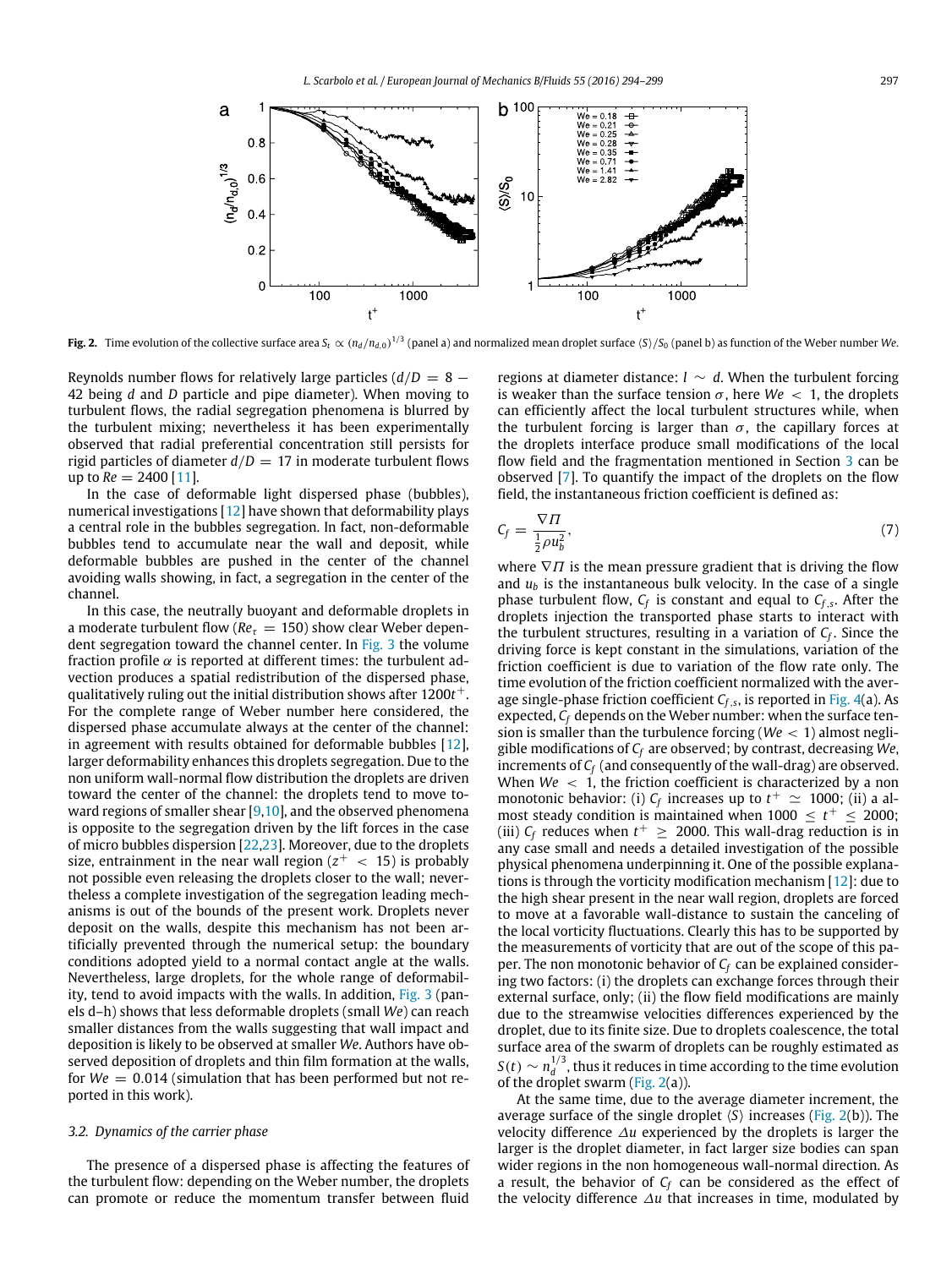<span id="page-4-0"></span>

<span id="page-4-1"></span>**Fig. 3.** Distribution of the dispersed phase volume fraction α along the channel height *z*. Two different Weber numbers are shown: *We* = 0.28 in the top panels (a)–(d),  $We = 1.41$  in the bottom panels (e)–(h). Different simulation times are considered:  $t^+ = 600$  for panels (a) and (e);  $t^+ = 1350$  for panels (b) and (f);  $t^+ = 2100$  for panels (c) and (g);  $t^+ = 2850$  for panels (d) and (h). The same Weber numbers times are shown in [Fig. 1.](#page-1-0)



**Fig. 4.** Friction coefficient  $C_f$  normalized with the average friction coefficient measured in a single phase turbulent channel flow  $C_{f,s}.$  In panel (a), the time evolution of  $C_f/C_{f,s}$  is reported; panel (b) depicts the dependence of the friction coefficient to the Weber number *We* at different times:  $t^+ = 500$ , 1000, 2000, 3000. Times are also shown as vertical lines in panel (a).

the total external surface of the droplet *S* that decreases in time. Moreover, due to the mid-channel segregation, droplets tend to move in a region of smaller velocity non-homogeneity, further reducing the velocity differences experienced by the droplets and emphasizing the modulation of  $C_f$  at  $t^+ > 2000$ . In [Fig. 4\(](#page-4-1)b) the friction coefficient is reported as function of *We* at four different times, confirming the presence of a quasi-steady state when  $1000 \le t^+ \le 2000$ . It is in any case clear that less deformable (or small *We*) droplets produce larger increments of *C<sup>f</sup>* , as observed through time averaged statistics [\[8\]](#page-5-2).

# **4. Conclusions**

The segregation and wall-drag modifications produced by a swarm of large breaking and coalescing droplets dispersed in a fully turbulent channel flow have been investigated with a Phase Field Model. Concerning the dynamics of the dispersed phase, for small Weber (*We* < 1), coalescence dominates: in such regime, surface tension prevents fragmentation and a continuous decrement of the normalized number of droplets  $n_d/n_{d,0}$  is observed until a universal asymptotic regime is reached. At large *t* <sup>+</sup>, coalescence becomes a rare event because droplets are too distant to interact and  $n_d/n_{d,0}$  stabilizes to a value that is *We* independent. On the contrary, for large Weber numbers ( $We > 1$ ),  $n_d/n_{d,0}$  does not decrease monotonically. Local turbulence causes droplets fragmentation if the diameter of a droplet is larger than a critical value and a dynamic equilibrium between coalescence and break-up is reached at large  $t^+$ . Although droplet/wall interaction is not prevented, the dispersed phase tend to accumulate at the center of the channel. This mechanism, qualitatively observed here, in agreement with previous numerical simulations  $[12]$ , is influenced by *We*. The dynamics of the continuous (or carrier) phase is influenced